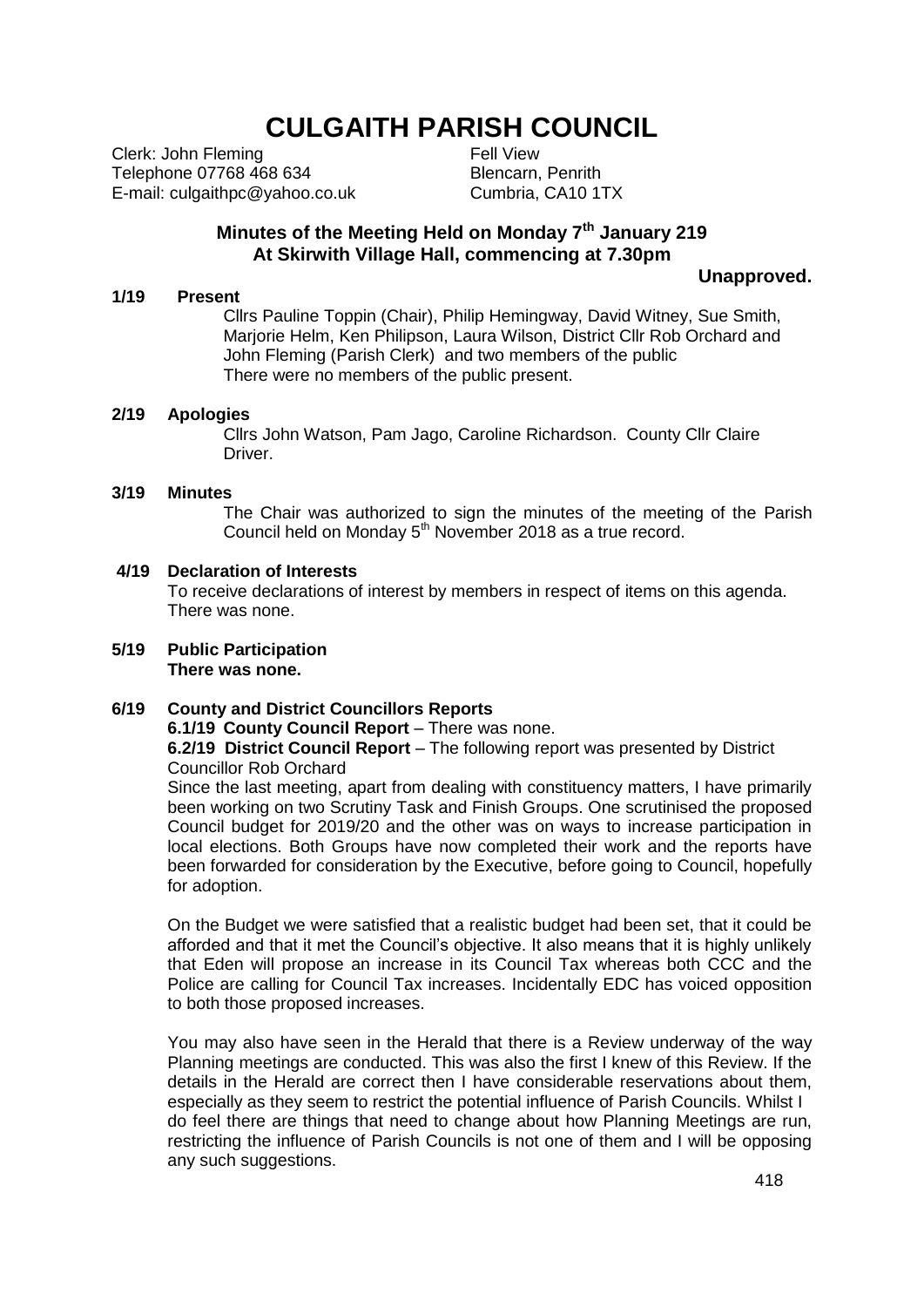# **7/19 Finance (Incl Vat)**

| 7.1/19 The Following Balances were noted as at 28 <sup>th</sup> December 2018 |          |
|-------------------------------------------------------------------------------|----------|
|                                                                               |          |
| <b>HSBC Current Account</b>                                                   | 1651.83  |
| <b>NSI Account</b>                                                            | 23.47    |
| <b>Penrith Building Society</b>                                               | 12592.46 |
| <b>Total assets</b>                                                           | 14267.76 |

# **7.2/19 Presentation of Interim Accounts**

A Set of Interim Accounts were tabled. These were unanimously accepted by the meeting

#### **7.3/19 The Following Accounts were Ratified**

| J Fleming Fee/PAYE Nov/Dec 2018                  | As per contract |
|--------------------------------------------------|-----------------|
| J Fleming Tel/ Broadband November/December 2018  | 30.00           |
| British Legion - 11/11/2018 Wreath               | 20.00           |
| Culgaith Victoria Institute - Letting 5/11/18    | 10.00           |
| Cartridge People - Toner for Printer             | 195.00          |
| <b>Repair Skirwith Notice Board</b>              | 35.00           |
| EDC - Lighting Maintenance/Electricity Contract. | 1764.40         |
| Bullguard Internet security (3 Year Contract)    | 69.96           |

#### **7.4/19 The Following Accounts for Payment were Agreed.**

| J Fleming Expenses - November/December 2018 | 18.34 |
|---------------------------------------------|-------|
| Skirwith Village Hall Room Hire 7/1/2019    | 10.00 |

#### **7.5/19 To Report Transfers from Current Account PBS** 1000.00

# **8/19 Planning**

| 18/0889 Rose Walk. Culgaith – One dwelling                               | Supported                 |
|--------------------------------------------------------------------------|---------------------------|
| <b>18/0975</b> Chestnut View. Culgaith Rear extension to dwelling house. | Supported                 |
| 18/0924 Sycamore House, Blencarn.                                        |                           |
| Removal of condition 3 (domestic purposes) attached to                   |                           |
| approval 08/0008                                                         | <b>Qualified Support.</b> |

# **9/19 Highways and Land Matters**

- **9.1/19 Tarn Tree Pruning –** Reported that work was still being delayed, awaiting NW Electricity to turn off the supply – (Work completed by NW Electricity, subsequent to meeting)
- **9.2/19 Road Flooding Kirkland to Skirwith Road -** Work completed
- **9.3/19 Vehicles Exceeding Speed Limit Culgaith. –** In hand with Police/Highways
- **9.4/19 Crossroad Skirwith, Junction Problem –** Changing Road priority and signage in hand with Highways.
- 
- **9.5/19 Potholes and Blocked Drains within the Parish**  In hand with Highways.
- **9.6/19 Tree Survey within the Parish.-** On land owned or administered by the Parish Council.

**Action:-** Confirmed that a tree survey would be undertaken as follows:-

- Culgaith Cllrs Sue Smith and Pauline Toppin
- Skirwith Cllr Philip Hemingway would survey the mowed area. It being agreed that the key area of concern on the remainder of Skirwith Village Green being any trees in the vicinity of footpaths crossing the green.
- Blencarn and Kirkland Cllr Caroline Richardson. 419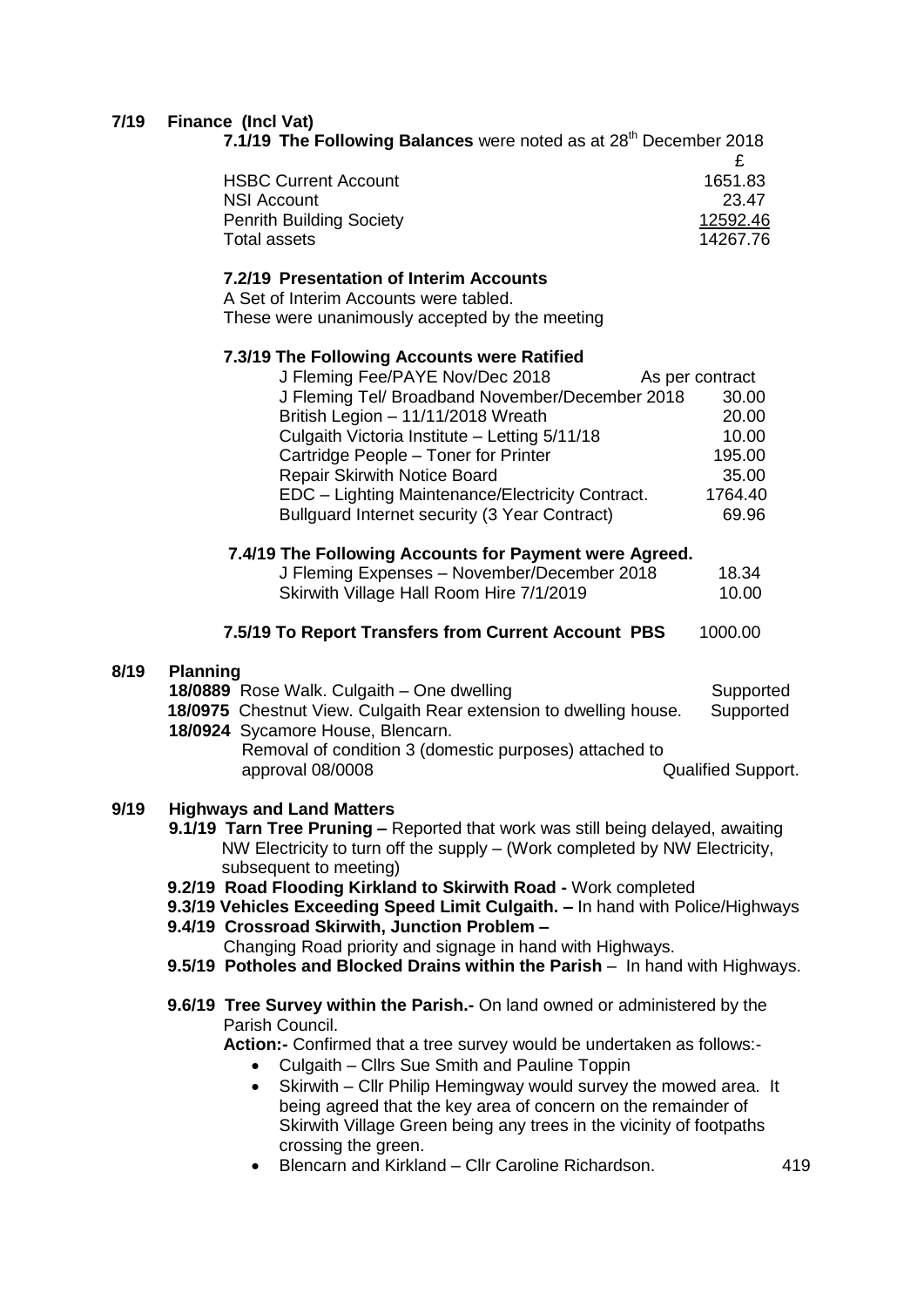- Following completion of the survey a local Arboriculturalist would be asked undertake a safety survey.
- Reported that a letter had been sent to Blencarn Hall, owners of Blencarn Green, confirming the status quo, that it had not been custom and practice for the Parish Council to be responsible for the trees from the Kirkland crossroads to the Old Mill.

**9.5/19 Failed Footway Light – By Red House – Skirwith. –** In hand with EDC **9.6/19 A Tree Memorial on the Tarn to the late Jill Hay. –** It was confirmed that it was the wish of the family for the planting to take place in the Spring, close to the  $7<sup>th</sup>$ April.

**Action:-** Agreed to work with the Guardians of the Tarn with regard to purchasing a Flowering Cherry. The Clerk would organise the design an purchase of a memorial Plaque and the purchase of a steel tree guard. It was noted that the tree would need to be watered if a dry spell followed planting.

**9.7/19 Dog Fouling – Skirwith** – A discussion of the problem of dog fouling across the Parish took place.

# **Action** :-

Agreed to arrange for an EDC 'Dog fouling leaflet' to be circulated with the Memo. Notices to be erected in the villages, in addition to a specific mention being made in the Memo, reminding parishioners of their responsibility, in this respect.

It was also noted that it was an offence for a dog to foul within a 30mph area. ` **9.8/19 Daffodil Planting –** Following a donation of a large number of Daffodil bulbs to Culgaith village. it was reported that these had now been planted on the Flodder, by the Tarn, around the War Memorial and with few in the vicinity of the seat on the Drove Road.

**9.9/19 Culgaith Drove Road Seat Parking Issue** – It was reported that a few deep ruts were appearing near the seat, caused by the parking of walkers vehicles. **Action :-** Agreed to ask the Highways Dept for a small load of road plaining (FOC) to be tipped on the corner; the Clerk confirming that he could arrange for them to be spread at no cost.

# **10/19 Schedule of Correspondence, Notices and Publications.**

- **10.1/19 Royal Garden Party** at Buckingham Palace on 21 May 2019 Action :- Agreed to nominate Cllr Ken Philipson.
- **10.2/19 Suicide is Everyone's Business –** Suicide Safer Eden 30<sup>th</sup> January 2019 7pm Bough Memorial Hall - Reported
- **10.3/19 Suicide Alertness** Living Matters training sessions at Cumbria Fire HQ, Penrith

Monday 21 January 2019 9:30 to 12:30 or Thursday 24 January 2019 9:30 to 12:30 - Reported

**10.4/19 VCSE Health and Wellbeing Fund 2019-20:** 

Children and Young People's Mental Health Information pack for voluntary, community and social enterprise (VCSE) sector organisations. (28 pages) - Reported

- **10.5/19 Highways England** A66 Eden Valley road upgrade.– A 'How did we do survey' was reported, which the public were invited to respond to.
- **10.6/19 CALC Developing Your Skills Programme** January to July 2019 was reported. Councillors interested in attending any of these training courses to contact the Clerk.
- **10.7/19 Mental Health Awareness Training (**Level 1) Wednesday 16 January 2019 9.30am – 1pm Penrith Rugby Union Football Club – Reported.
- **10.8/19 EDC Local Enforcement Plan** The publication of a new EDC policy document, in respect of breeches in planning approval, was reported